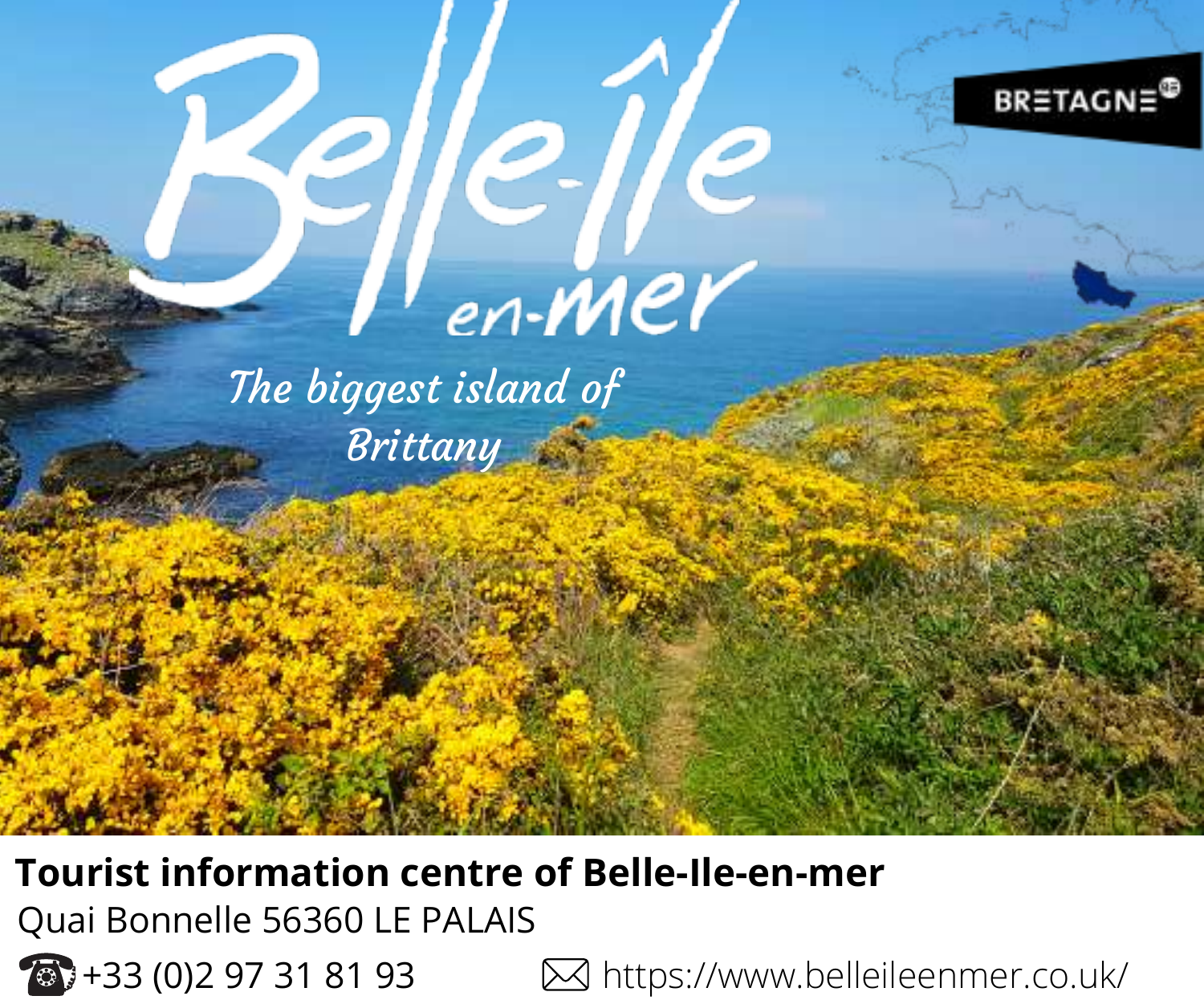





# **Table of contents**

| 2   |
|-----|
| 384 |
| 5   |
| ĥ   |
| 788 |
| 9   |
| 10  |
| 11  |
| 12  |
| 13  |
|     |





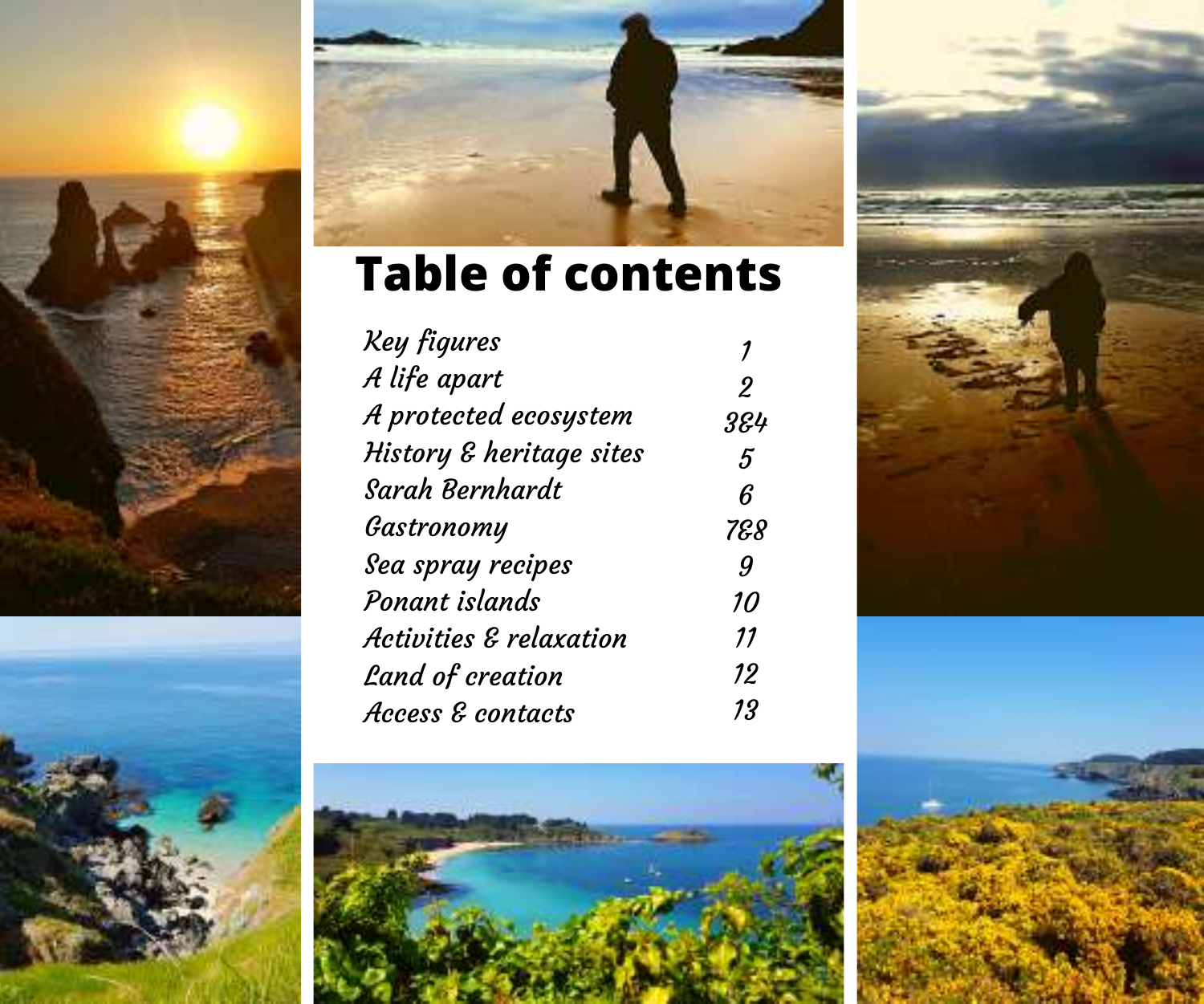Key figures

**Surface area:** 85.6 Km² ; 20 Km long x 9 Km of width. **Average altitude :** 40 m ; highest point:71 m.**Distance from the continent :**Le Palais/Quiberon : 15 Km (8 miles).

**Population :** 5 563 islanders, 5 100 secondary residents

120 villages, 4 municipalities, 1 community of municipalities… and 140 associations.

**Natural sites:** 350 hectares held by the Conservatoire du Littoral ; 350 hectares owned by the Conseil Général du Morbihan ; 17 312 hectares (24% on the land) of Natura 2000 sites

Local life **:** 5 schools, 2 middle schools, one hospital and one EHPAD (retirement home), firemen, SNSM, post office, multimedia library, police station, aerodrome,...



#### **Tourist accommodation capacity**

- **28 474** tourist beds (of which 33% commercial beds)
- **13** hotels, **10** campsites, **6** collective accomodation, **1** holiday village, approximately **38** guest rooms, **486** furnished accomodations**,** 4 european ecolabel hotel





#### **49** restaurants

- **12** restaurants
- recommended by the Michelin guide
- **89** shops **2** supermarkets, open all year round
- **4 markets** et **1** shop for local producers
- **35** farms and **12** professionnal fishermen









- **418 515** visitors in 2018
- **40%** out of the entire annual frequentation (including secondary residents, visitors on a trip, and day visitors)
- **1.5 million** of commercial and non commercial overnight tourist
- stays

\*source: according to the key figures of the Communauté de Communes de Belle-Ile-en-mer (community of municipalities)

#### **Activities-Events**

- **4** big natural sites
- **2** ports (Le Palais and Sauzon, **625** spots)
- **58** beaches(**7km** of beaches of which 2 beaches that are monitored during summer ; Donnant and Herlin)
- **85.3 km** of coastal paths (following the GR 34 ; 4 days by foot, cliffs up to 50 meters high total difference in height of 2000 meters)
- **12** nautical activities establishments- sport areas: sportifs : golf, tennis, tree climbing,...
- **10** big events: music, performing arts, trail race
- **1** auditorium open all year round (Salle Arletty, 322 places), **1** cinema
- **3** museums
- **1** thalassotherany establishment and **11** well-being providers



**400 000** visitors through maritime crossings Maritime links: Le Palais/Quiberon : all year round, 5 rotations, up to 16 during the peak period. From Vannes, Port Navalo, La Turballe, Le Croisic, ....

- Car disembarkation : **30 000/year**
- **4** car rental companies for **450** cars in the car park
- **9** bike rental companies (of which **4** offering motorcycles)
- **1** aerodrome with **2 800** passengers per year
- **1** autocariste (**120 000** passengers on the Belle-Ile Bus network on the 5 lines, running from april through october)
- **130 km** of cycle routes (**1 000** traditional bikes or electric bikes for rent)

### Did you know ? More than 65% of the hotels and

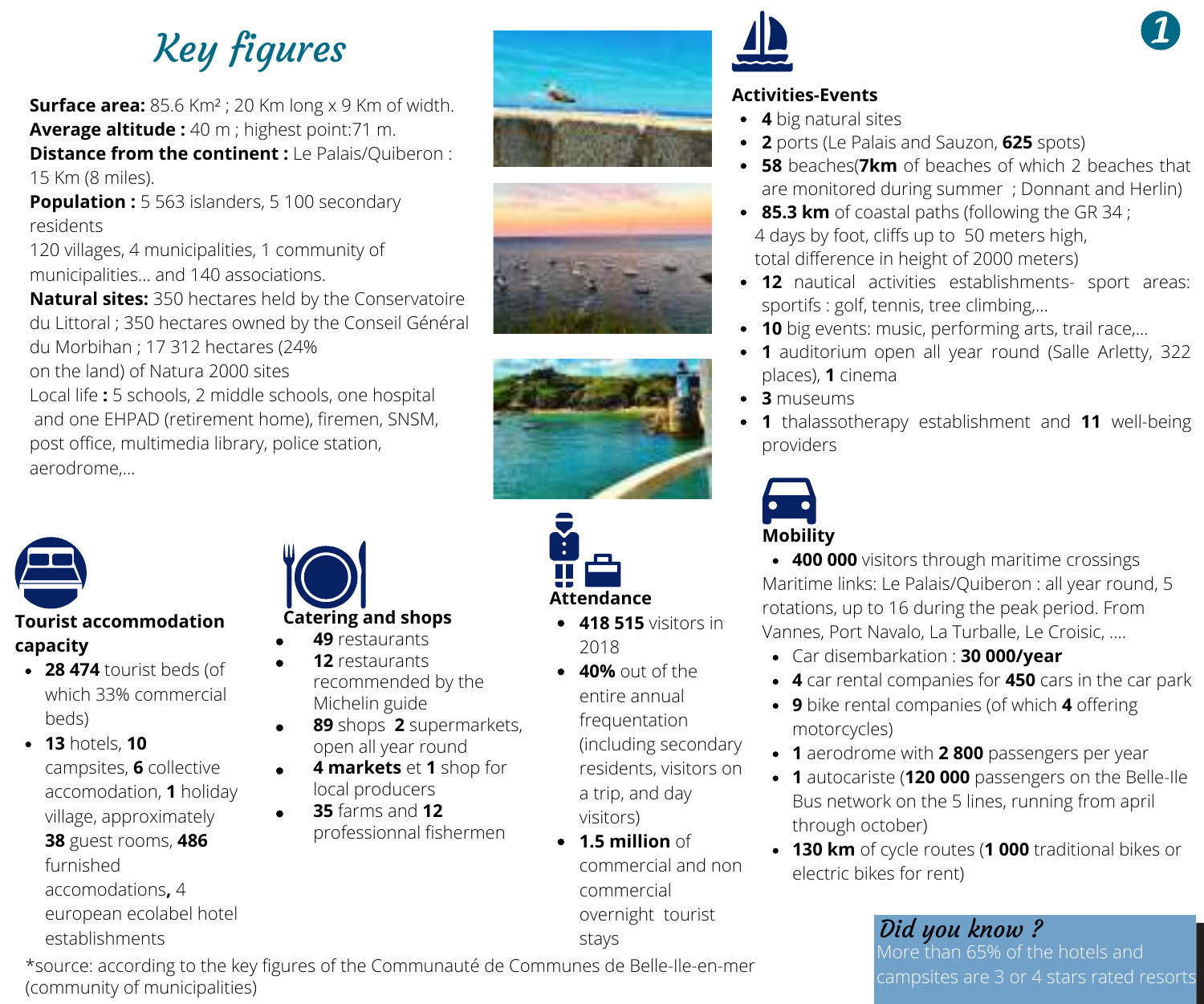### Belle-île-en-mer A life apart

Separated from the shore and, as the local inhabitants the "bellilois" would say, "from france" by approximately 8 miles, wide of 9 kilometers and extending on 20 kilometers, the biggest Brittany island deserves its renown. Its 5500 year-round inhabitants, spread all over the 4 municipalities, are aware of their privilege.

Fallen for the charms of the atypical and wild landscapes, tourists not only rush to walk along the white sand beaches but all year long to appreciate and observe the change of seasons. The sights are never quite the same and there's always something to discover, leading you every time to go home with starry eyes.

#### **Belle-Ile, become an islander for the span of a moment**

From the Quiberon's coast, on a clear day, you can guess the island's outlines and the smooth shadow of its coasts, faraway and mysterious, drawing out one's explorer soul. Getting on that boat towards unknown lands, it's also leaving all the everyday stress on the dock and arriving in the haven of peace that Belle-Ile is.



It's not sufficient to see Belle-Ile, you have to live it. Being an islander, if only for a short stay, it's accepting to cut yourself off from the rest of the world and try to put yourself in the shoes of the inhabitant. Knowing that Belle-Ile is not only a tourism island living from its beaches but also a rural island where agriculture has always been present. This particularity brings the inhabitants of the municipalities and 120 villages closer and make them united, as proof of that peculiar relationship we can talk about the 140 associations all across the island.



#### **The freedom to lose your bearings**

The new visitor could find himself lost facing the lack of a thorough signage, as it would not fit in the island's authentic landscape, and its natural beauty is preserved by this choice. But there's no reason to be scared,as it's an occasion to meet people, as the bellilois will automatically reassure and guide the lost tourist. Getting lost in the many streets and the small villages will also allow you to make some nice discoveries, in the course of a road, the discovery of a beach we didn't get the chance to see, or a pretty house made of traditional stones which we would have missed if we weren't looking for directions. One thing's certain, the welcome will be simple and all so warm wherever you go on the island.

#### Did you know ?

o you know the 7 intercommuncal

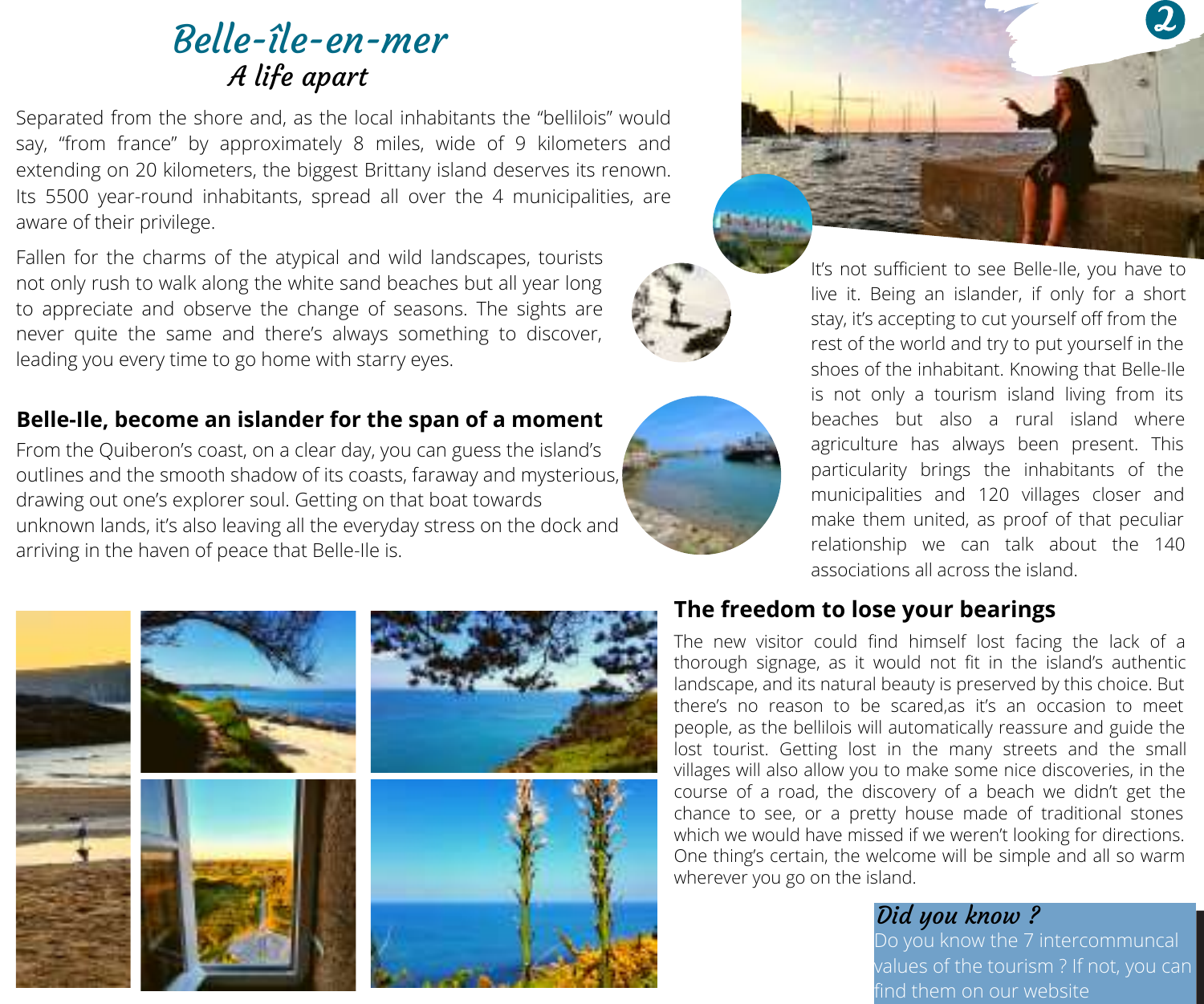# A protected ecosystem

### **A very special place, to protect in accordance with a responsible tourism**

Between land and sea, Belle-ile is home to a pretty vast terrestrial and marine biodiversity. We estimate that we can find 60% of the department's plant species on the island, of which we can find 2 patrimonial species, which are the sorrel of the rocks and the omphalodes littoralis. The Atlantic climate of the island, makes the weather softer than in the rest of the department. Thanks to the very cool climate, with temperatures rarely under 0, the island fosters 196 out of the 265 southern species of the Brittany plant life on its own, which is an indicator of its Mediterranean character.

The tourist information centre of belle ile encourages the visitors in the use of a cheaper and more environment-friendly transport by suggesting solutions to move "smartly". Which entails the suggestion to hike, use a bike or some other eco-friendly transport like the use of electrical cars or the public transportation "belle-ile bus".



*Look up the booklet on how to move about smartly: https://www.belle-ile.com/belle-ile/brochures*



From the protected coastal dunes to the 250 hectares of dry seaboard moor (**wandering calluna**), the numerous varieties of mushrooms, the grass and vegetation growing in the cracks of the rocks and that you can find on the cliffs, or the plants growing nearby the beach like samphire or obione, you can discover a total of 29 protected species on top of the 70 others listed as rare or threatened species in Morbihan. Such as **plantain holosté** (protected on a regional scale), the gadeceau carrot, different sorts of orchids, the cuscute de goudron, linaire radicante (all of them protected on a national scale). The flora is completed by a vast animal population, and in particular birds (such as seagulls and cormorants). .<br>We can't forget in that list: the green lizard (protected on a European scale), the **black bee** or again the many butterflies and other species of batrachians for example, which are much more difficult to notice because of their small size. You can find our valuable natural resources deep in the sea with its submarine prairies, sheltered in the

maërl beds (one of the most diversified marine ecosystems in Europe, which can be compared thanks to the richness of its diversity- to the tropical coral) as well as the most important population of French **barnacles**

#### Did you know ?

You can only fish barnacles a few



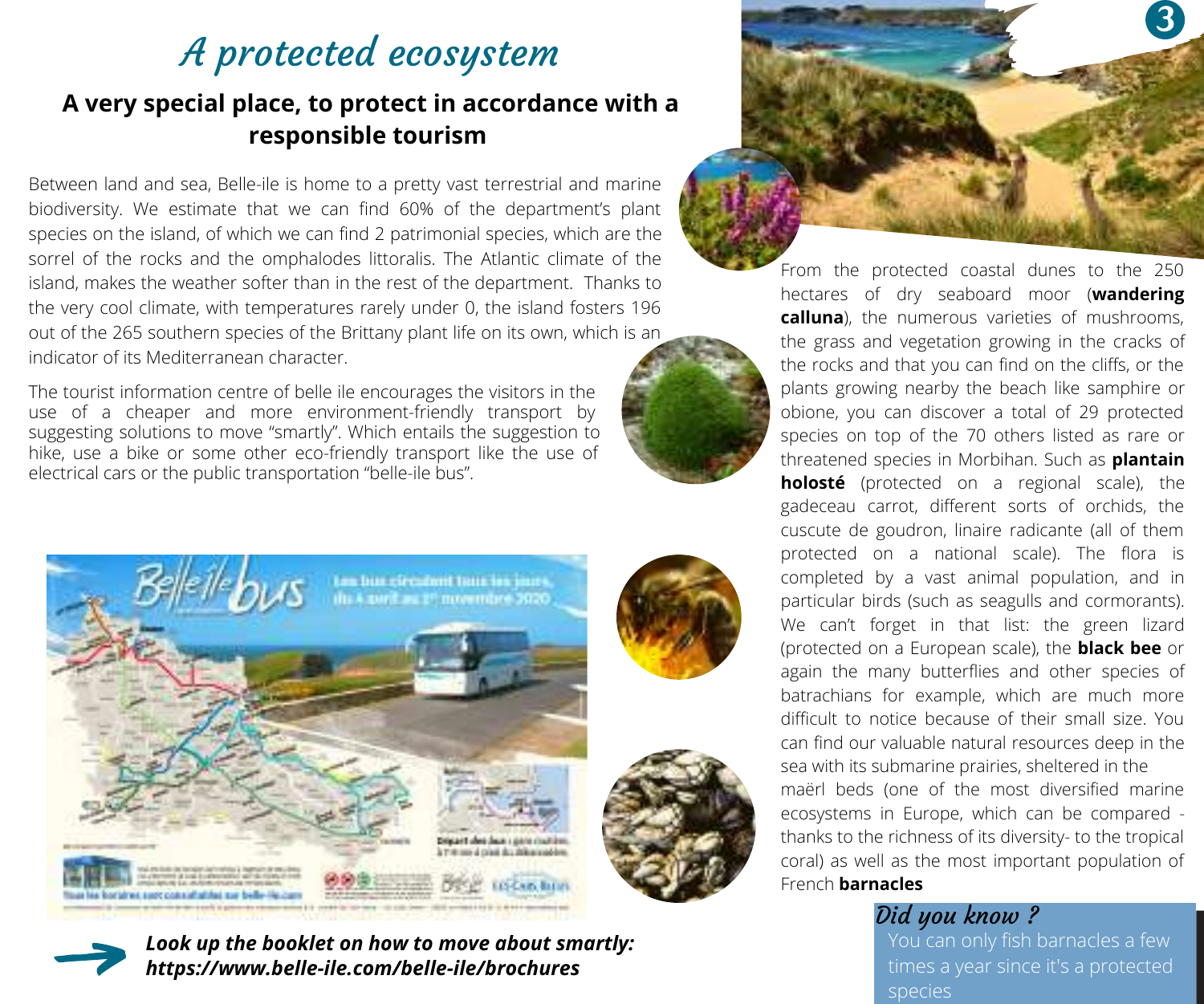### **Adherence to Natura 2000; Belle-ile recognised on a European scale**

Faced to some major issues and a territory in necessity of a particular and regular attention, was made the choice of an ecosystem management policy. The Conservatoire du Littoral and the Conseil Général du Morbihan made an alliance to acquire approximately 350 hectares, so the largest part of the island be recognised as a Natura 2000 site.

The mission consists in the acquisition of some coastal plots, damaged or threatened by the urbanisation, to change them into restored and equipped sites so that they become, once again, welcoming and passable sites for the visitor. All of this while respecting the natural balance and wanting an equal quality of living for men and nature alike. The visitors can in that stance, "snorkel and vagabond" in the new Maison du Littoral, located close to the Sarah Bernhardt museum, as well as in the Maison phare des Poulains (lighthouse), where it's possible to discover an exposition on the management of the natural areas. The lighthouse is also known for being selfsufficient in energy thanks to the solar panels installed on its roof.



Let's recall that our island is loved mostly for its wild landscapes and its environment. In order for the island to stay this touristic territory where you can breathe some nice fresh marine air, we should preserve it together, so that, you, dearest visitor can better come back next year

\*protected, rare or threatened species, or of scientific or symbolic interest (check the natura 2000 website : https://inpn.mnhn.fr/site/natura2000/FR5300032?lg=en) \*Permanent Centre for Environmental Initiatives



#### **Protected natural areas, taken care of regularly**

In charge of the care of the natural spaces, the Communauté de Communes de Belle-Ile and the specialised team made of 17 coastal guards, have the following missions: the follow-up of the protected species, brush clearing and planning of the 85 kilometres of coastal paths, the fight against invasive plants, the laying of ganivelles to restore and protect the dunes, the manual cleaning of the beaches, the transplantation of plants for the maintenance of very famous sites during summer, the experimentation of new management methods,…

The CPIE-Maison de la Nature is the association which completes these actions and swings into action to raise awareness among the tourists, so they understand the necessity of the protection of the island's biodiversity. The headquarters are located near the bus station and you can reach for any additional information you may need. The association also raises awareness among the amateur sailors and the nautical professionals, about the coastline's conservation and the improvement of the harbour waters' quality for example. The island's natural resources imply a strict environmental policy and eco-friendly activities in order to protect and respect the nature you come to admire here.

**Did you know ?**<br>The service providers "Committed by nature"<br>have signed a charter of good environmental<br>practices with the Community of Communes<br>of Belle-île-en-Mer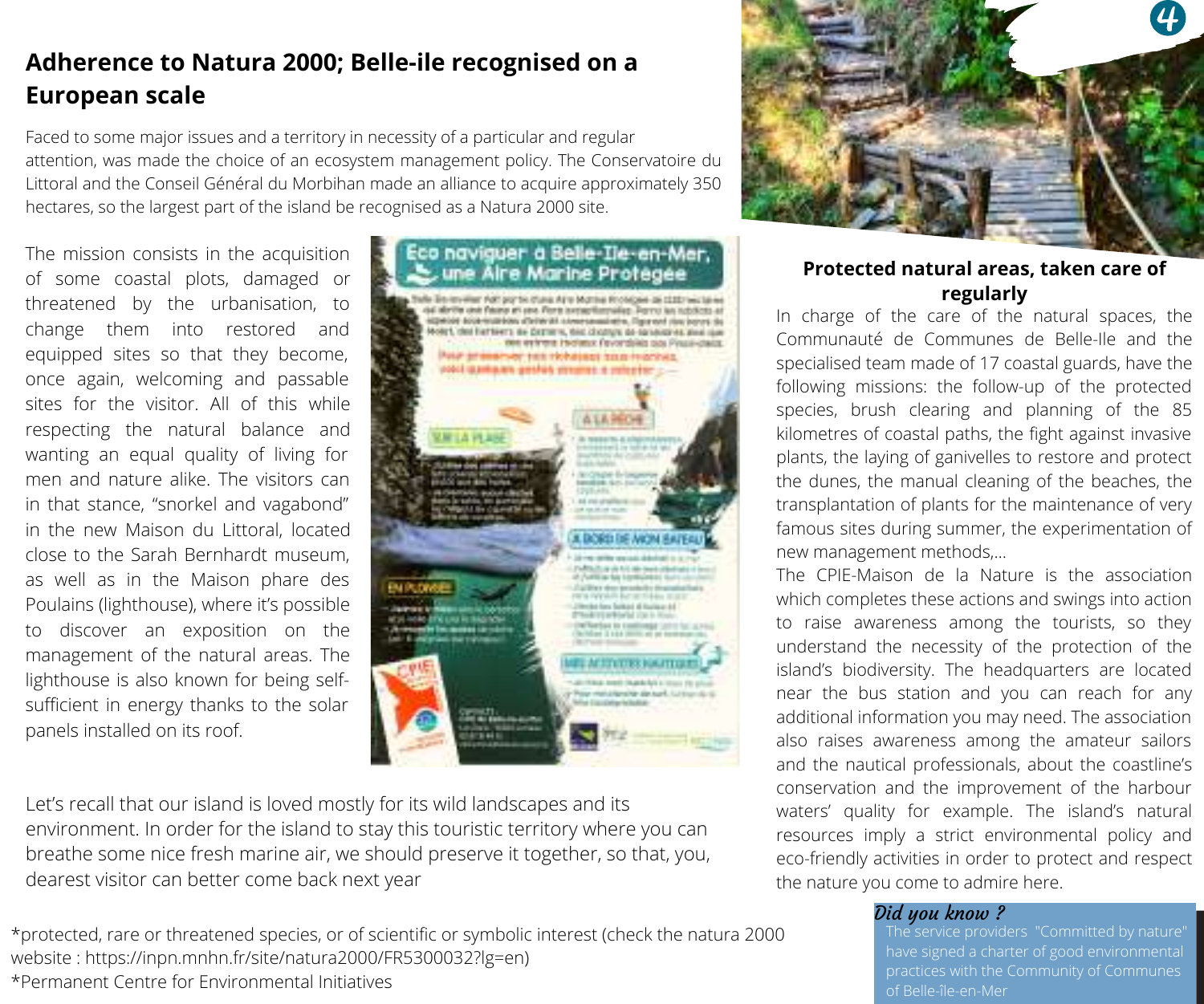## History & heritage sites **A marvellous and inspiring history**

Due to its strategic maritime position, its freshwater reserves and agricultural resources, Belle île was continually coveted, threatened (by pirates but also by the enemies of France; the English and the Dutch) and then occupied before being attached with the rest of Brittany to the Kingdom of France in 1532

Artists, inspired by its beauty, such as the painter Claude Monet in 1886 or the writer Gustave Flaubert in 1847, made it famous. The main economic activity of the island, until then essentially coming from agriculture and fishing, another kind of activity was added, from 1882 with the arrival of the Quiberon's railway, which enabled the start of the seaside tourism as we know it today.

#### **The Citadelle Vauban**

In 1573, the King worried about the island's lack of defences. The citadel, which was at that time a fort belonging to the monks of Quimperlé, was handed over to Albert de Gondi in order for him to fortify and transform it into a real fortress. Vauban will renovate it later under the reign of Louis XIV. The citadel that we know today, after restoration, receives 40,000 visitors annually.







#### **The urban city wall and the forts**

The urban city wall, designed by Vauban was built by military prisoners in the 18th century. These prisoners will later be replaced by Communard prisoners as well as political insurgents. During the same period, 14 forts with crenelated terraces were built along the coast of the island.

#### **The lighthouses and semaphores**

in the municipalities of Sauzon and Locmaria respectively. The Pointe du Talut semaphore is the only one out of the four original semaphores that is still functional to this day, it communicates regularly with offshore vessels and also establishes meteorological records. In 1825, the same prisoners built the foundations of the Grand Phare, located in Kervilahouen. Overlooking the island at 52 meters, its 247 steps lead to the Fresnel lens, which weighs 2.4 tons. At the ends of the island you can find 2 other lighthouses, the Phare des Poulains (built in 1867) and the Phare de Kerdonis (built in 1879), located

#### **The menhirs**

Only a few vestiges remain from the Neolithic period. The main stone of the island is schist, it is a very friable stone that does not make the construction of menhirs easy. The rare megalithic vestiges are the menhirs (which are found in the vast majority of Brittany, menhir means "long stone" in Breton): "Jean et Jeanne", located on the road to Sauzon, with a nice legend around their story\* as well as the "Sainte-Anne" stone, located on the road to Locmaria.

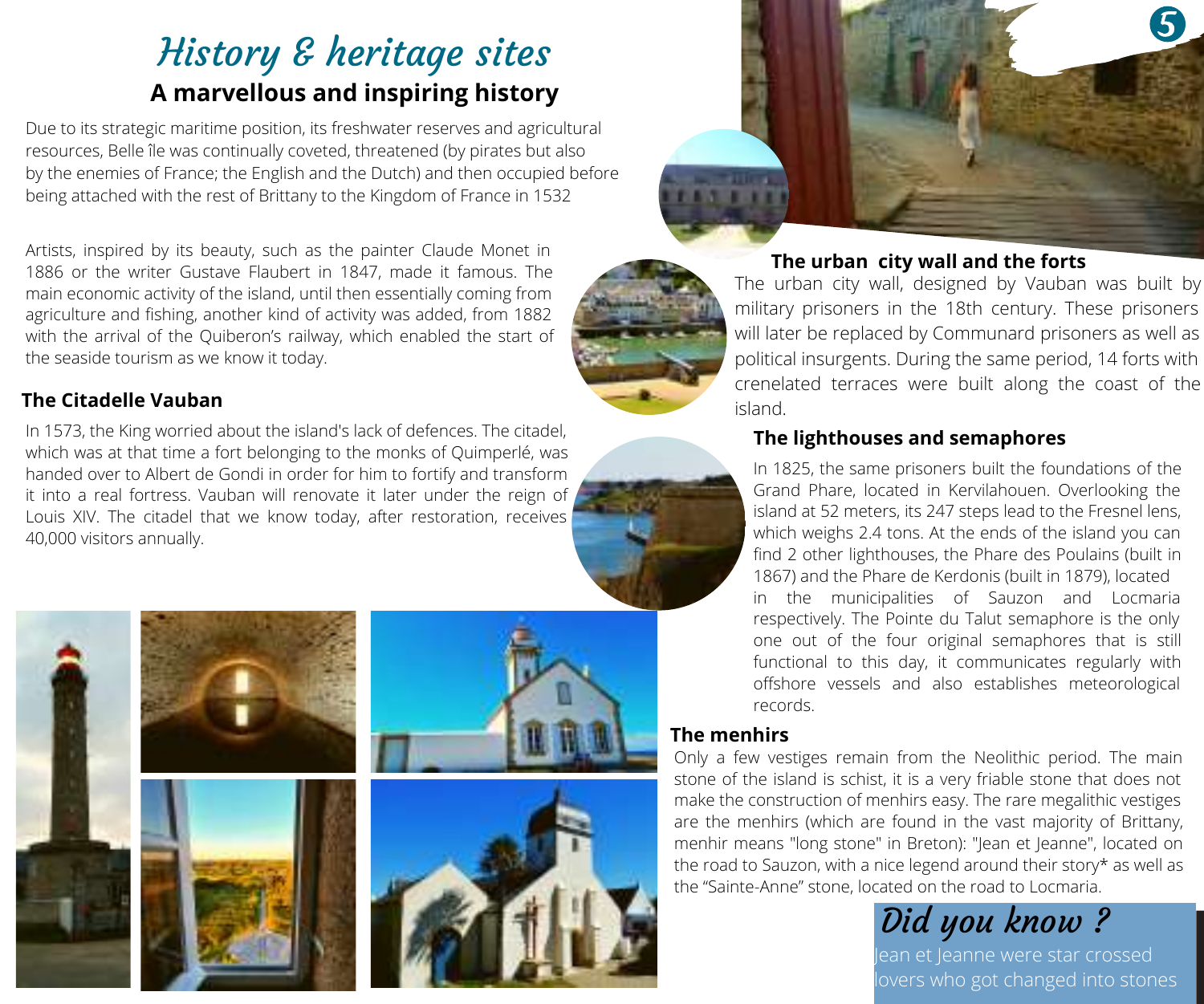### Sarah Bernhardt **Dive into her particular world**

#### **Sarah Bernhardt, a quirky character**

Henriette Rosine Sarah Bernhardt (her birth name) was born in **1844**. Daughter of a young Dutch woman of Jewish f aith (who became a courtesan to earn money), nothing predestined this child, born out of wedlock, to such a glorious destiny. Sarah Bernhardt lived with a nanny in Brittany until she was 7 years old, she would only speak Breton there. She then was educated in the Grands Champs convent in Versailles. It's in this convent that she played her **first role**, the **angel Raphael**, in a religious show. This first theatrical performance before the Archbishop of Paris attracted some attention. She was considering wearing the veil, but during a family council, when she was 15, the Duke of Morny, half-brother of Napoleon III, suggested that she enter the **Conservatoire**. However, even if Sarah was a good and motivated student, the roles granted to her over the next two years will not be covered with success.

She then adopted her famous motto **"Quand même" ("finally!")**, which she will use everywhere in her correspondence. The duke will use his connections again to make Sarah enter the **Comédie Française**. Her first "moment of glory", if you can call it that, was thanks to a scandal. Indeed, during a ceremony of homage to Molière, she had invited her sister, who tripped over the velvet train of a famous actress of the time "Mlle Nathalie". This one had a very bad reaction facing Sarah Bernhardt's younger sister. Sarah, standing up for her sister, slapped her. Refusing to apologize, she later handed in her **resignation**.

Her life being so rich in experiences, she could be the main character of an adventure novel. Very eccentric, and endowed with a strong personality, she is **avant-garde and a pioneer**: she was the first to free herself from **corsets**, promulgated the **Art Nouveau**, **Cinema** and launched the **autograph**'s trend. Her adventures and her success will lead her to be one of the first to **tour internationally** (Australia, the Sandwich Islands, South and North America, Russia, Egypt and Europe). She is described as a **collector of Phaedrus, and it is said as well that she slept in a coffin to remember the fatality of her** mortal fate beyond the fame she gets (this, after the death ofher sister Jeanne, addicted to morphine).

#### **A committed woman**

During the war against Prussia, she organised and opened a **hospital**, she took care of the soldier **Ferdinand Foch** and offered him her lodge, and she also found a large apartment to accommodate the wounded. She is considered to be the embodiment of patriotism. She did not put up with injustice either, she sided with **Dreyfus** and pushed Zola to use his fame to take a stand in the debate, and write "/'accuse". Her attitude earned her insults from the anti-Dreyfusards during her shows and forced her as well to close her theatre for a few days since fights had become too frequent. Her **refusal to play in Germany** for many years was also proof of her patriotism: in January **1914**, she was awarded the **Legion of Honour**.



In **1916** she played at the **Theatre des armées** for the soldiers of the front. She created a filmed documentary "ceux de chez nous" (literally "our people") to highlight the French culture decried by the Germans. She then enlisted in the theater of the armies, while being disabled (she amputated her painful knee) and would always end her shows with a cry "aux armes!" which she followed with La Marseillaise. In **1917**, she made a propaganda film called **"mères françaises" ("French mothers")** in which she played the role of a mother who lost her son in the war. Sarah returned to America to convince the public opinion to join the war and thus come to the aid of France. The United States joined in war soon after her tour. People adored her **bravery** and her **patriotism** during her shows, especially considering her old age.

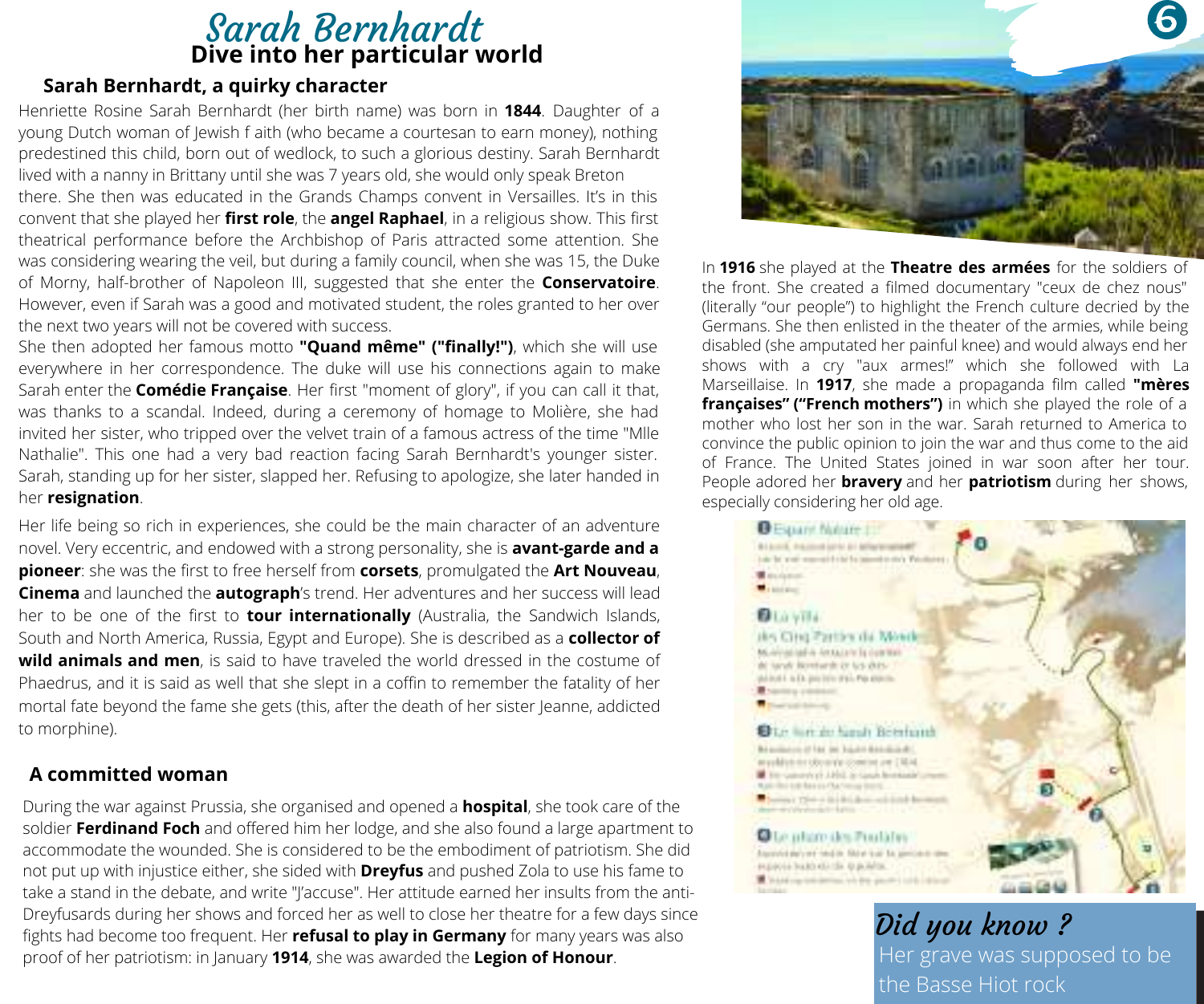### Sarah Bernhardt **.....in Belle-Ile**

"The first time I saw Belle-Île, I saw it as a haven, a paradise, a refuge. At the windiest end I *discovered a fort, a place especially inaccessible, especially uninhabitable, and especially uncomfortable. And which, for those reasons, enchanted me".*

In **1894**, Sarah, then in the beginning of her 50s, arrived on the island with her friend the painter **Georges Clairin**. Their private driver led Sarah Bernhardt and her friends to the Pointe des Poulains where Sarah Bernhardt found herself face to face with this fort; gray, isolated and, all in all, not very appealing. She fell in love with it and the note attached to the door "fort for sale, talk to the lighthouse keeper" led her to buy it that day. Being an artist, she will feel forced to renovate the fort completely, will decorate the walls with woodwork in the intention of making the place warmer and more welcoming, and she will also install large bay windows to let in a better light, worthy of the greatest painters. In **1896**, she will spend her **first holidays in that fort**.





Soon enough, she found the fort to be too small, and decided to build the **Villa des 5 parties du monde (the 5 parts of the world villa)** as a holiday home for her family. This name was given to the villa in reference to her travels all over the world; she in that sense decorated each bedroom on the theme of a visited continent. Afterwards, this villa of the 5 parts of the world was renovated into a museography. The **audio guide** lets you hear her voice, recorded by Edison and long referred to as the **"golden voice"**. A studio was built in the garden ofthe fort for her artist friends. The studio had a room for her dear friend Clairin who was able to paint there but also to bathe in seaweed he brought back from the beach; it marks the start of **thalassotherapy** and the acknowledgement of the benefits of the sea and its products. Unfortunately, only the foundations of the building remain today. The **Villa Lysiane** (in honour of her granddaughter) will be built in 1897, and she will set up a dormitory upstairs to accommodate her friends. The villa is now the **Espace Nature (green space)**, where you can find a shop with books and postcards. The Communauté de Communes de Belle Ile en mer (federation ofmunicipalities) and the Conservatoire du Littoral have decided to keep its spirit of "villa des amis" (friends villa) by renovating it into a **reception desk** for visitors, and have also renamed it"Espace Nature" in order to exhibit the rare or even unusual natural species that can be found on the island such as the black bee, barnacles, maërl beds,

The Phare des Poulains, present on the island since 1868, was rehabilitated in 2000. The lighthouse was reorganised and repainted to create an exhibition in the main room, on the management of natural spaces. Solar panels have been installed on the roof of the lighthouse, while helping keep the wild aspect of the place and make the lighthouse more environmental-friendly. It is inaccessible at high tide, with this in mind, each visitor needs to make sure to read the **tidal schedules** before going there, otherwise they can find themselves stuck around the lighthouse and forced to spend a night under the stars.

In order to convey the tragedian's enthusiasm for the stage, and to keep the spirit of the place, artists are invited regularly. Artists working in the music scene with the **Plages Musicales de Bangor (Musical Beaches of Bangor)**, tales with the **Contes de l'Usage du Monde (Tales from the Use of the World)**, as well as commented walks on the site. She was an animal lover, and continued to expand her property in order to have her own farm, which was later redeveloped and is today the **Golf de l'extrême**. .

Sarah was very loved across the island. She was very involved in the island's life and would always offer her help when she could. During the 1911 winter, while the island suffered through a lot of storms which stopped the fishermen from going fishing offshore. Sarah was already back in Paris when she heard about their struggle to find food. She decided to build a **cooperative bakery** to feed the people in need. To fund this project she organised a charity gala in her theatre. The opening of this bakery will stay in the islanders mind for a long time. she will also help the Société Centrale de Sauvetage, and was also there for the launch of the Sauzon **lifeboat**. On top of everything, she offered a **wedding dress** to her brave postwoman who would bring her the newspaper multiple times a day.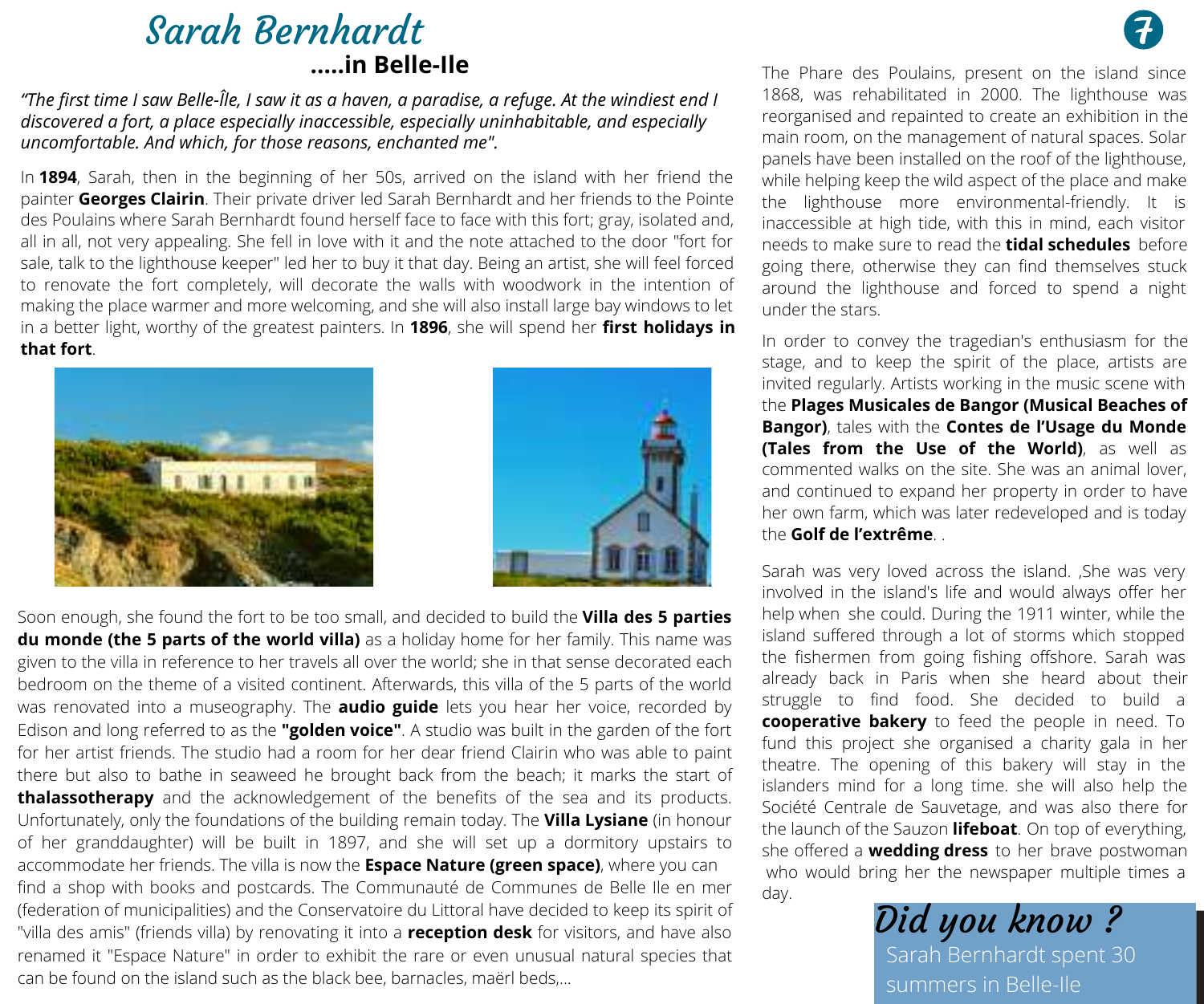### Belliloise gastronomy

#### **Local products for traditional plates with an incomparable taste**

Enjoy fresh local products produced here on the island. Their quality is evident, especially seeing that there isn't much intermediate transport involved. The vegetables are cultivated in the land, and the livestock grazes peacefully in the island's meadows. All the products: cattle meat with a label guaranteeing their quality, pork meat products, soil vegetables, honey, goat's cheese or sheep's milk. pastries, sweets, crepes, fishes and seafood platters, beers, and other alcohols, are produced here and transported right from the field to your plate in respect of the project "vers une stratégie alimentaire à belle île en mer" (towards a food strategy in belle ile en mer), implemented in 2018 by the CPIE (permanent centre of initiatives for the environment).

#### **A generous and authentic island**

Indulge in the numerous specialties, meet the producers, cheese makers, biscuit makers, confectioners behind the products you love. Visit the breweries, distilleries with an inimitable expertise. Stroll through the island's markets, on the pretty Bangor square on Sunday morning, or as soon as you get off the boat with the Le Palais market taking place every morning. Go shopping in the local sales area "au coin des producteurs" (at the producers' corner), open on Fridays and Saturdays, in order to participate in the activity of the island's farmers by buying their products, directly from their island based production.





#### **Marine savours and land of spray**

Every day, fishermen bring back many varieties of fishes, seafood, shellfishes and crustaceans out of their fishing nets, lobster pots and fishing lines (bass, red tunas, Pollack, blue ling, red mullet, sole, lobster, velvet crab, crab and spider crab). Taste the barnacle, a crustacean only very rarely found in Europe, and found in great quantity Belle île en mer (indeed, the island is home to the largest European population of this crustacean). In Belle Ile, we practice sustainable agriculture and follow a traditional model of extensive production\* with sale in short circuits, in accordance with the Plan Agro-Environnemental et Climatique de Belle Ile (Agro-Environmental and Climate Plan of Belle Ile)\*, supported by the Community of Communes of Belle Ile and implemented in 2016. It is estimated that there are about 40 farms in Belle île, exploiting half of the total area of the island and divided between milk producers, sheep and cattle breeders. The island cattle feed in meadows crossed by the wind, carrying the smell and the taste of the spray. The Belle-Ile lamb, although it cannot be qualified as a "pré salé" lamb (salt marsh lamb) since the sea does not cover the meadows as it does in the Mont Saint Michel, benefits from a unique designation "agneau du large" (offshore lamb), used to describe a meat with an unrivalled taste, only possible thanks to the exceptional oceanic climate of the island. As for the beef, it was also awarded a designation "viande bovine des embruns" (bovine meat from the spray). If the occasion arises, you are kindly invited to taste the "poule aux krassens" (hen with krassens), a Belliloise specialty made with savoury donuts cooked in sauce.

**Delight in the discovery of all the flavours of the island!**

"Extensive agriculture is an agricultural system which consists in the adaptation to the natural conditions of the region. It optimizes the potential of the environment despite its low agricultural potential. In this sense, it excludes the use of chemical inputs, watering and drainage. " \* See the Plan Agro-Environnemental et Climatique de Belle Ile (Agro-Environmental and Climate Plan of Belle Ile): https://www.ccbi.fr/medias/2020/03/PAEC-Belle-Ile-ok.pdf

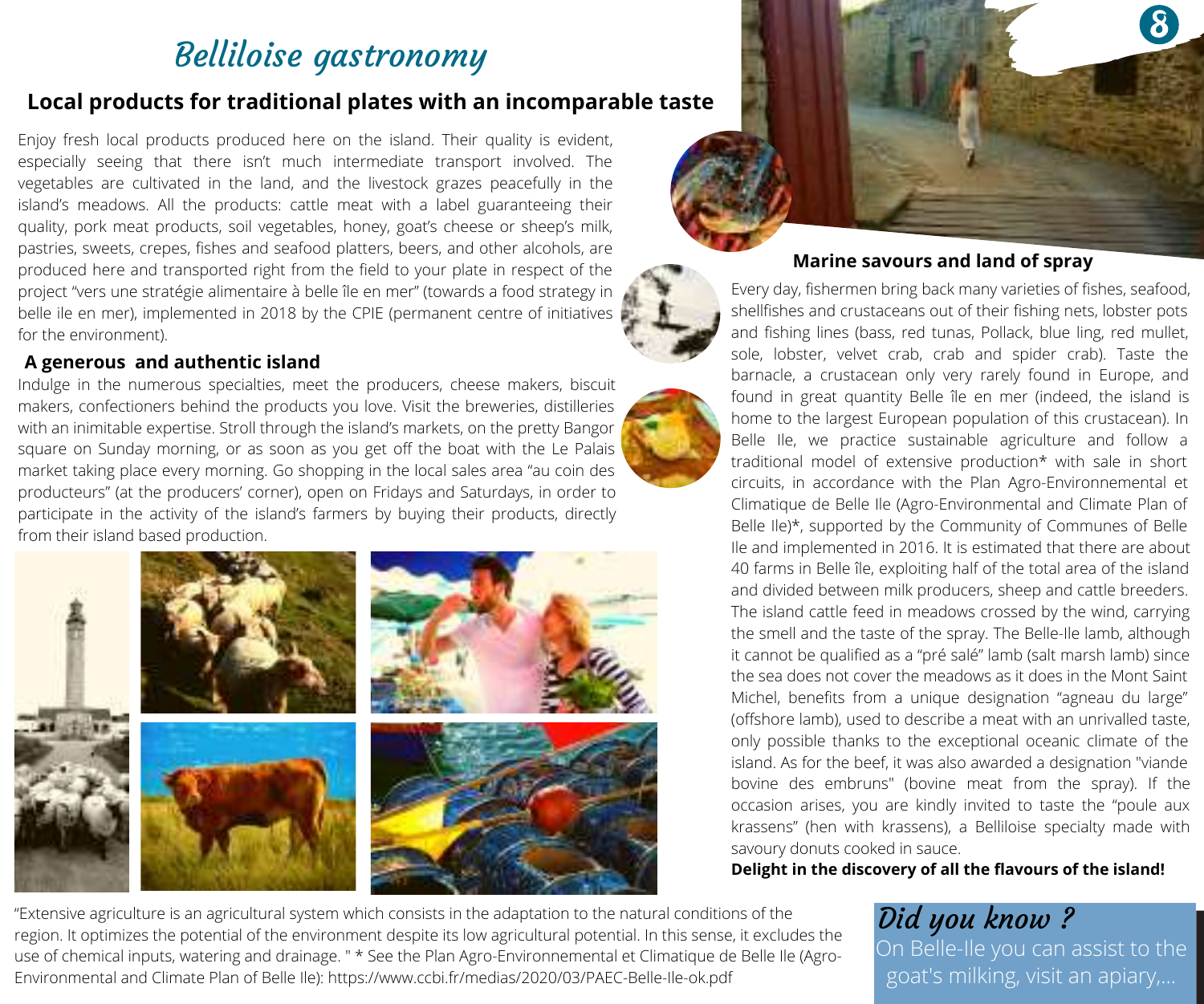

aperitif-fishing is prohibited in July and August):



#### **Hen with krassens\***

Preparation: 30 minutes

For 4 to 6 persons

- 1 big hen and its offals
- 200 g of bacon
- 1 carrot
- 4 onions
- 1 glass of white wine
- 2 bay leaves
- 1 sprig of thyme
- 3 tablespoons of oil
- 50 g of butter
- Salt, pepper
- 
- 150 g of flour
- 2 tablespoons of heavy cream
- 2 eggs
- 1/2 glass of milk
- 1/2 sachet of baking powder
- 50 g of butter
- 6 drops of Viandox
- Fine "fleur de sel" or ground salt

In a casserole dish, brown the bacon, chopped onions, giblets and carrot, peeled and cut into small pieces in the oil. Reserve. Rinse the casserole dish. In the hot butter, brown the hen, turning it regularly. Add the ingredients reserved previously as well as the bay leaf and thyme and some salt and pepper. Cover and let simmer over low heat for 10 minutes. Wet with wine and cover with 1 L of water. Simmer 45 minutes, covered.

Prepare the krassens. Combine flour and baking powder in a large bowl. Add the eggs one by one, the milk, the melted butter and the crème fraîche. The dough should be firm and supple. If necessary, add more flour. Pour in the Viandox. Season with salt and pepper and leave it to rest for 10 minutes. Cook the krassens 20 minutes before the hen is finished cooking. Boil 3 L of salted water in a Dutch oven. Form the krassens using two tablespoons and immerse them in water. Carry out this operation several times so that the krassens do not stick together. The krassen is cooked when it rises to the surface. Drain. Arrange the dish with the chicken pieces, the sauce and the krassens.

\*Taken out of the Carnet de cuisine de Belle-île written by Soisick Boulch and published by Le télégramme

### **Far breton**

For 6 persons

- 200 g of sugar
- 250 g of flour
- 6 eggs
- 1 L of milk
- 10 cl of rum
- 150 g of prunes
- 20 g of butter (salted of course; you are in Brittany)

Mix the eggs and sugar in a bowl until the mixture turns white. Add the flour and mix until there are no more lumps. Then pour in the milk and rum and stir so that the paste mixes with the milk. After having buttered the mold, pour the dough and incorporate the prunes then bake for 1 hour at 180 ° C Let the far cool down to room temperature and serve it in the evening or chilled the next day.

### Did you know ?

he pleuric is an herb that grows on

# Krassens (savoury dough donuts):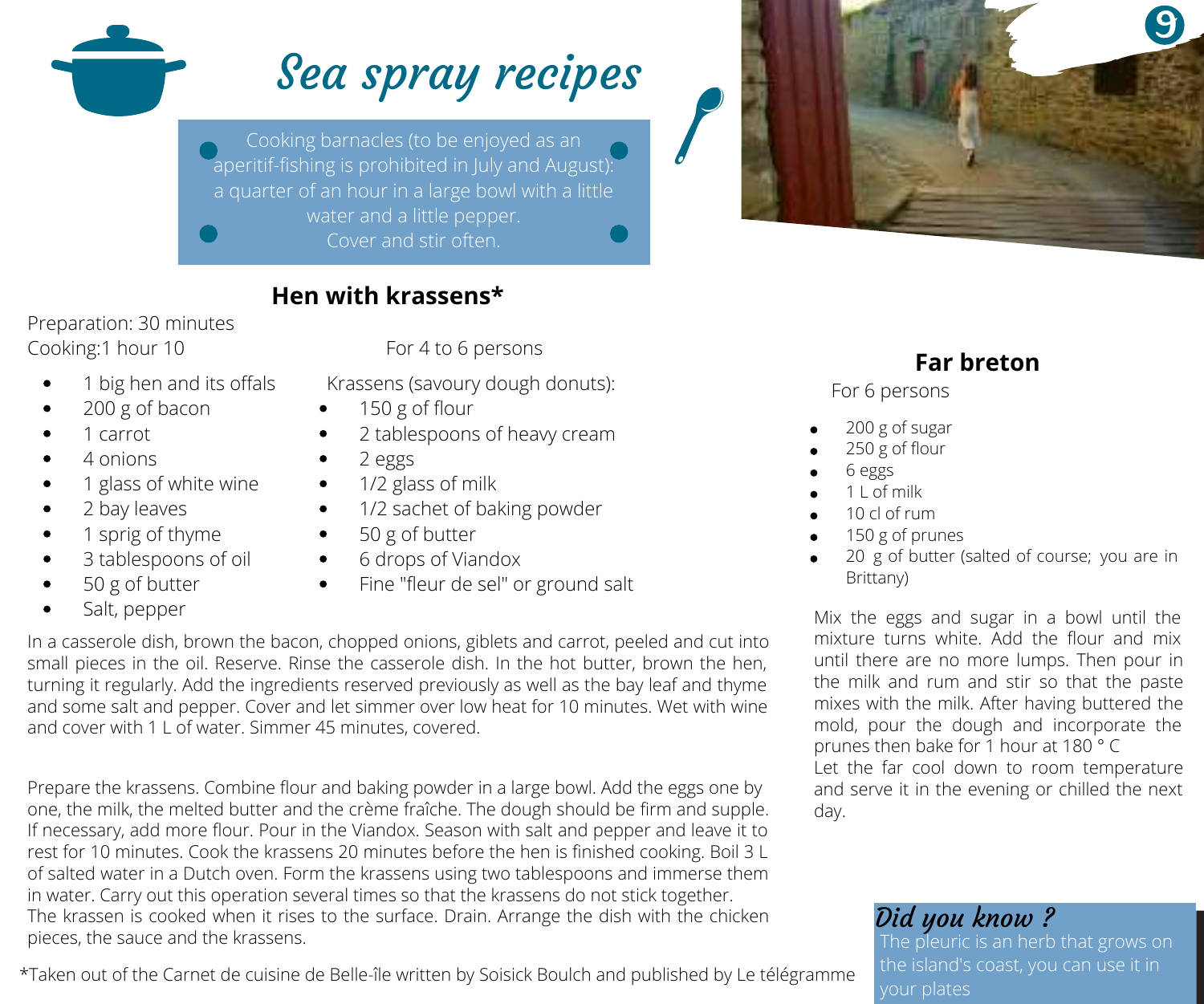## Ponant Islands **The association "Les îles du ponant"**

The association "les îles du ponant" brings together socio-professional officials and councillors from the islands. Board members represent the islands in the local authorities.

Its ambition is to offer a **future to the islands of the Atlantic and the English Channel**.

The primary objective is "the **maintenance of territories** which shelter active and attractive island communities"

There are a total of **15 Ponant islands**, spread over the Channel coast and the Atlantic coast, which represents **18 municipalities** within the association. On these islands there are **16,000 year round inhabitants** for about **3 million visitors per year**.

The islands all have in common:

-a population living there year round

-a territory not connected to the mainland by a bridge or a submersible road

-a local authority status (generally a municipality)





#### Triple objective:

-Introduce the specificity and identity of the islands by relaying their issues on departmental, regional, national and European level -Support island communities while they carry out their missions and strengthen their capacity for action

**Hispanic artists of Sien Nommée** 

-Provide a place for debate and exchange on the challenges of development, organisation and protection of islands





Savoir-faire des Iles du Ponant is a young association made of companies and island communities. This association is present all year round on the islands. The purpose of this association is to **support the local economy and island entrepreneurs** by affixing a **blue logo** on island products, representing the **Savoir-Faire des Iles du Ponant trademark**, it's a proof of quality and

ensures the authenticity of the island's good or service.



Belle-Ile counts **11 companies** in its members: -Rêveries de l'île, glass maker (Sauzon) -A l'îlot Carton, guest rooms (Locmaria) -Pierre Mouty, graphic designer (Bangor) -Hôtel La Désirade (Bangor) -Biscuit factory La Bien Nommée (Le Palais) -Festival Lyrique de Belle-île (opera festival) -Les savons de Belle-île (Le Palais) (soaps) -Atelier-galerie Patman (Locmaria) (art gallery) -Fluïd, verrerie (Le Palais) (glass factory) -BO Glass studio, verrerie (Locmaria) (glass factory)

-JBH Création, artiste peintre (Sauzon) (painter)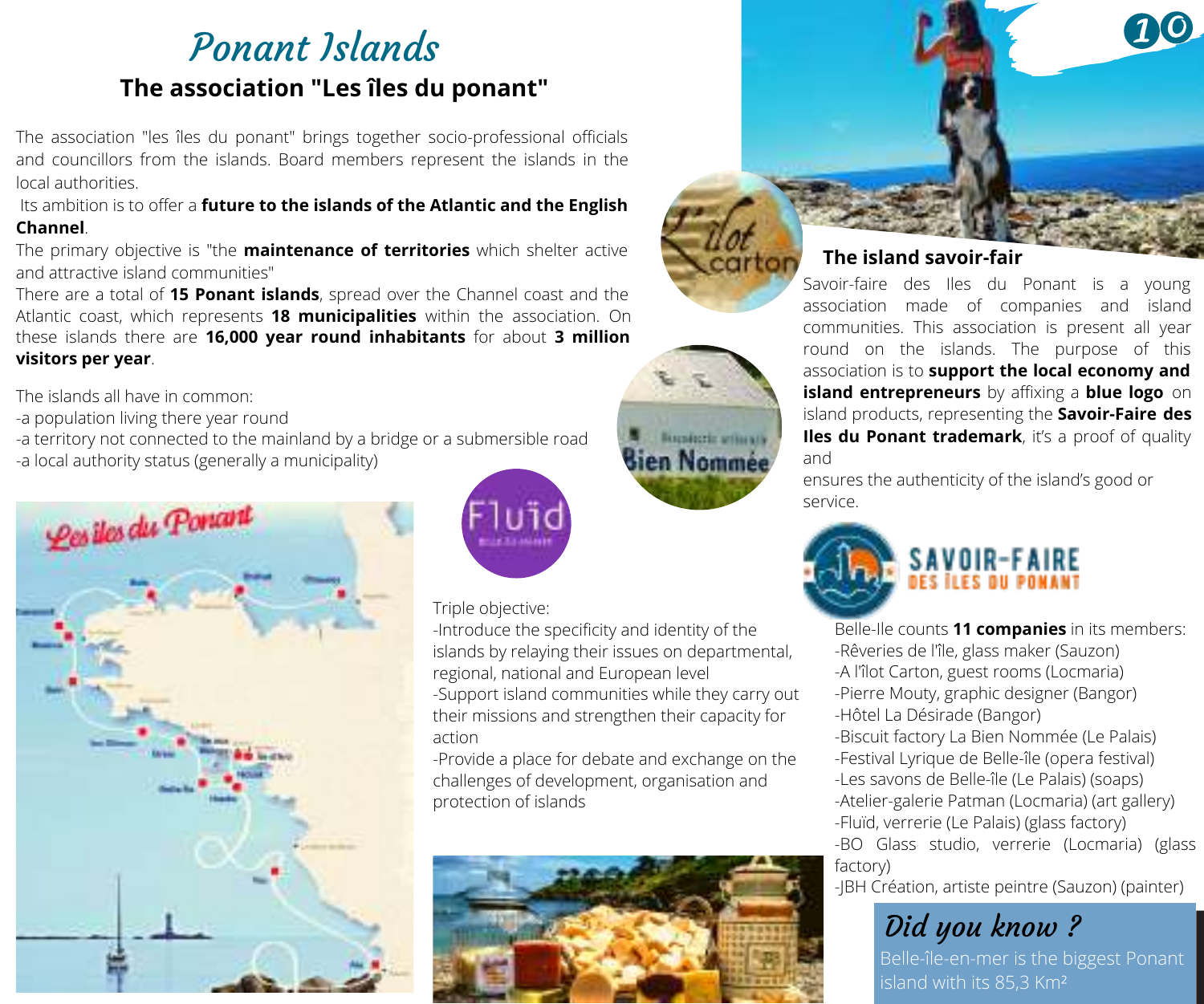### Activities & relaxation **Belle île, place of relaxation and sport closer to nature**

#### **Relaxation, leisure and iodine adventures**

Belle-Île-en-Mer is a place of relaxation and rejuvenation, far from daily stress and also home for numerous activities:

- Sailing, surfing, stand up paddle, snorkelling, kayaking, fishing trips
- Horseback riding, Tree climbing, tennis, fencing, golf, Skate park, inflatable structures (Ty Park), Bookstore, modeling workshop, plastic arts lessons, Cinema, Theater, Yoga, Watsu, massage, airplane ride over the island, garden tours, farm visit, educational visit to a beehive
- Surfing on the beach of Donnant
- Sea trips, cruises to the Houat and Hoëdic Islands
- Cycling or hiking on the many coastal paths
- Throughout the year, the CPIE Maison de la nature organises trips on the theme "nature and discovery".



#### **Hiking**

Hiking is undoubtedly one of the best ways to discover Belle-île. The 85 kilometres of coastal paths (GR 340) allow you to do a complete tour of the island in four or five days and to discover the island while appreciating the view of the wild landscape with its cliffs and other beautiful natural places.

#### **Beaches**

Belle-île is a schist plateau – a stone very sensitive to erosion - hollowed out by 148 valleys. The jagged coastline, made up of a succession of peaks, small islands and caves, alternates between high cliffs and 58 beaches or coves of fine yellow sand.

#### **The Golf de l'extrême**

It's the first golf course in France to be partner of Natura 2000. In their opinion, the protection of the fragile coastal environment is essential and the maintenance carried out by a "green keeper" all year round. The Belle-île golf course is characterized by a 14-hole golf course extending on 55 hectares along the coast, including the n ° 2 with its famous green overlooking the ocean!

#### **The only ponant island to offer a Thalasso**

Facing the sea and the wild coast, the thalassotherapy centre and spa offered in the Hotel Castel Clara, Relais & Châteaux, offer high quality cures and treatments.

# Did you know? Every year, "belle île en trail" is

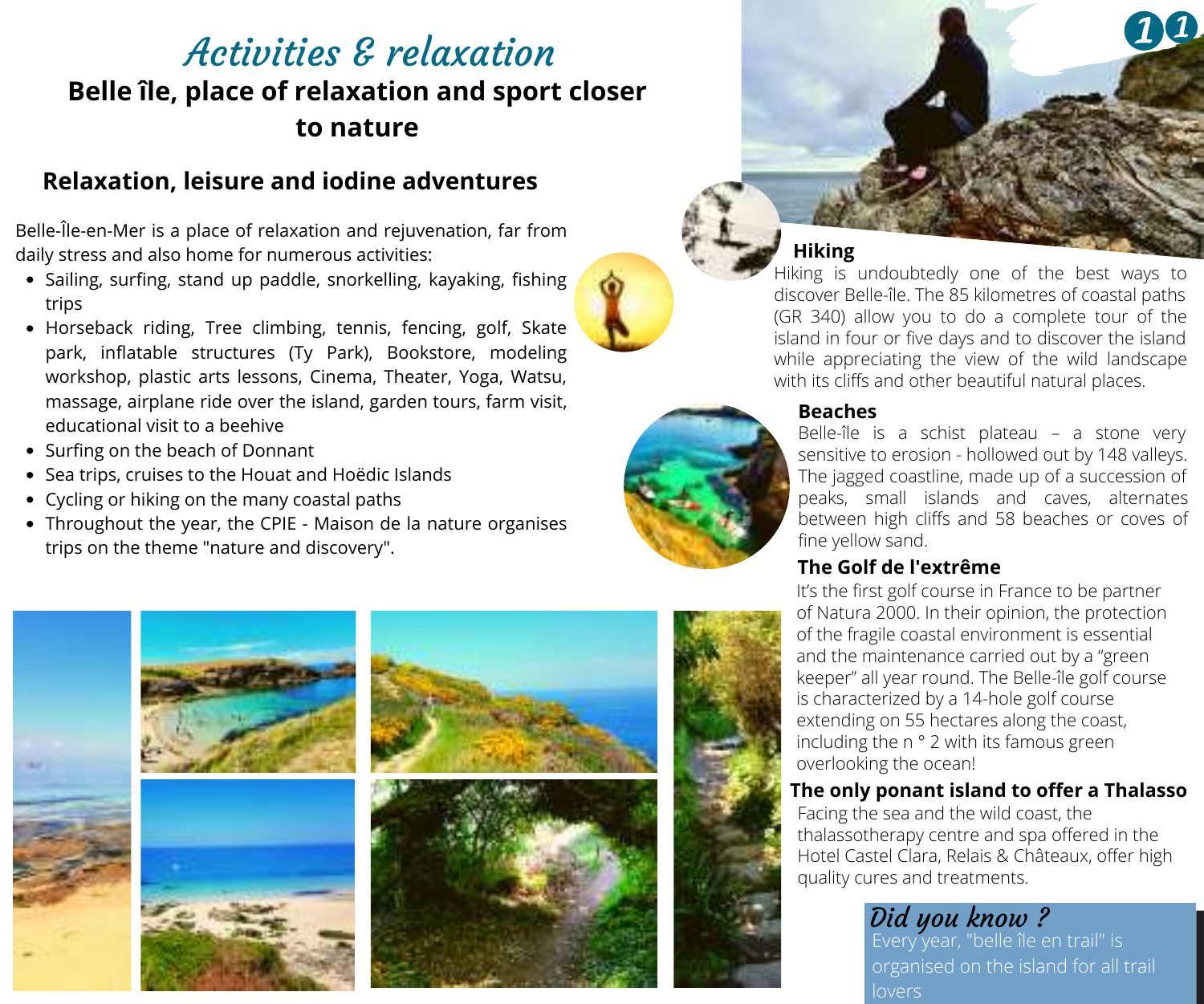## Land of creation **Events and festivities all year round**

Belle-île-en-Mer has been and remains a source of inspiration for many artists, poets, painters, writers and actors. All have stayed or come here, attracted by its wild beauty, pure light, breath-taking landscapes and fascinating atmosphere.

# **Discover the most beautiful natural sites of the island, and retrace the**

"I am in a superb land of savagery, a heap of terrible rocks and an incredible sea of colours; Finally, I am very excited, although facing some great difficulty, because I was used to painting the Channel and I had necessarily my routine, but the Ocean is quite another thing", wrote Claude Monet, in a letter to Gustave Caillebotte. "It's sinister, devilish but superb and I don't think I will be able to find such a thing anywhere else", he also said about the Aiguilles de Port Coton. Claude Monet painted Belle ile and its wonders for a long time, there are a total of 39 of his paintings of the island.

Later, the painters Henri Matisse, Constantin Kousnetzoff, Maurice Halay, and John Peter Russel also fell under the spell of Belle-île and its palette of green blues and contrasts..While traveling across the island, take detours and the trouble of meeting the artists established in Belle-île and their work: ceramics, painting, glassware, cabinet making ... Visit the many workshops on the port of Le Palais but also on the port of Sauzon as well as scattered all over the island.





#### **footsteps of the artists who were inspired by them Concerts, festivals, meetings, recitals...**

Constantly bustling with activities, Belle-île offers many longawaited festivals and concerts in steeped in history heritage sites.

- Thus, the Citadelle Vauban hosts in July and August the festival **"Lyrique en Mer"** which, for more than 22 years, has been presenting to the public international lyrical artists through renowned operas, in unusual sets!
- The **Festival du Théâtre au Bord du Champ**, an open-air live theatre and art festival taking place from mid-July to mid-August.
- In July, the **"Plage Musicale en Bangor" a** chamber music festival, offers about ten concerts in various renowned sites: the Pointe des Poulains, the Grand Phare …
- **The Festival de Bangor** in August boasts a wide range of artists.
- **The Compagnie Vindilis** and its troupe of 75 islanders offer theater lessons and internships, organises theater cafes, ambulatory shows throughout the year, as well as summer plays.
- **The Festival "Belle ile on air"**, a contemporary music festival, open to all and eco-responsible, takes place over two days in August in the Bois du Génie (Le Palais).

Traditional and contemporary music concerts in the ports of Belleîle also form a large part of the cultural activity of Belle-île, throughout the seasons.

**To know all about the future events***: https://www.belleile.com/faire/agenda*

### Did you know ?

he Donnant beach was Arletty's